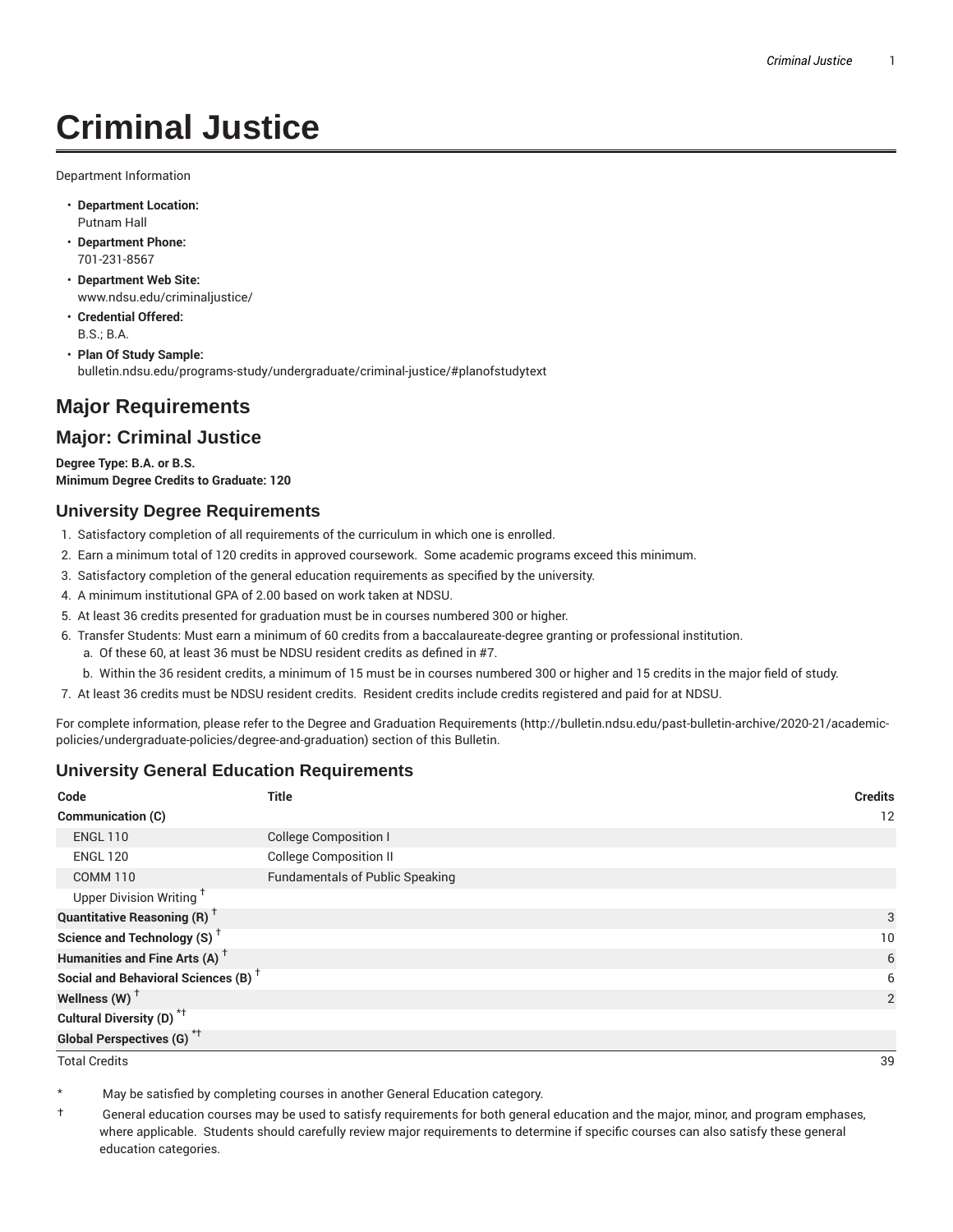• A list of university approved general education courses and administrative policies are available here (http://bulletin.ndsu.edu/past-bulletinarchive/2020-21/academic-policies/undergraduate-policies/general-education/#genedcoursestext).

#### **Arts, Humanities, and Social Sciences**

#### **Degree Requirements**

**Bachelor of Science (B.S.) Degree –** The completion of a minor program of study, a second major, or a second degree is required.

**Bachelor of Arts (B.A.) Degree –** Second year language proficiency at college level required.

#### **Arts, Humanities and Social Sciences College Requirements**

An additional 9 credits are required by the College of Arts, Humanities and Social Sciences for all Bachelor of Science and Bachelor of Arts degree programs of study, except the Bachelor of Fine Arts degree, the Bachelor of Music degree, the Bachelor of Science in Architecture degree, and the Bachelor of Science degree with a major in Environmental Design:

| Code                                  | Title                                                                            |                                                                                                                                                                                                                                                                                | <b>Credits</b> |
|---------------------------------------|----------------------------------------------------------------------------------|--------------------------------------------------------------------------------------------------------------------------------------------------------------------------------------------------------------------------------------------------------------------------------|----------------|
| <b>AH&amp;SS College Requirements</b> |                                                                                  |                                                                                                                                                                                                                                                                                |                |
|                                       | listed for each area. A course with the WGS prefix can only be used in one area. | Courses used to satisfy any general education requirement cannot be used to also count toward the AH&SS College Requirements. A<br>minimum of three credits is required in each of the 3 following areas for a total of 9 credits. Choose only those courses with the prefixes |                |
| <b>Area One: Humanities</b>           |                                                                                  |                                                                                                                                                                                                                                                                                | 3              |
|                                       | ARB, ENGL, FREN, GERM, HIST, HUM, PHIL, RELS, SPAN, or WGS                       |                                                                                                                                                                                                                                                                                |                |
| <b>Area Two: Social Sciences</b>      |                                                                                  |                                                                                                                                                                                                                                                                                | 3              |
|                                       | ANTH. CJ. COMM. EMGT. POLS. SOC. or WGS.                                         |                                                                                                                                                                                                                                                                                |                |
| <b>Area Three: Fine Arts</b>          |                                                                                  |                                                                                                                                                                                                                                                                                | 3              |
|                                       | ARCH, ART, ENVD, LA, MUSC, or THEA                                               |                                                                                                                                                                                                                                                                                |                |
| <b>Total Credits</b>                  |                                                                                  |                                                                                                                                                                                                                                                                                |                |

#### **Major Requirements**

| Code                                                              | <b>Title</b>                                                                                           | <b>Credits</b> |
|-------------------------------------------------------------------|--------------------------------------------------------------------------------------------------------|----------------|
| CJ 201                                                            | Introduction to Criminal Justice                                                                       | 3              |
| CJ 210                                                            | Introduction to Policing                                                                               | 3              |
| CJ 230                                                            | Criminology                                                                                            | 3              |
| <b>CJ 270</b>                                                     | Introduction to Corrections                                                                            | 3              |
| CJ 325                                                            | <b>Applied Research Methods</b>                                                                        | 3              |
| or POLS 325                                                       | <b>Applied Research Methods</b>                                                                        |                |
| <b>CJ330</b>                                                      | <b>Criminal Law and Procedure</b>                                                                      | 3              |
| CJ 406                                                            | Crime and Delinguency                                                                                  | 3              |
| CJ 407                                                            | Deviant Behavior                                                                                       | 3              |
| CJ 460                                                            | Criminal Court System                                                                                  | 3              |
| CJ 461                                                            | Corrections                                                                                            | 3              |
| or CJ 410                                                         | Police & Society                                                                                       |                |
| CJ 465                                                            | Women and Minorities in Criminal Justice                                                               | 3              |
| CJ 489                                                            | Senior Capstone in Criminal Justice                                                                    |                |
| Criminal Justice Elective: Select 3 additional CJ prefix credits. |                                                                                                        |                |
|                                                                   | Using CJ 494 or CJ 496 to fulfill these electives requires permission from the department chairperson. |                |
| Additional requirements:                                          |                                                                                                        |                |
| <b>PSYC 111</b>                                                   | Introduction to Psychology (May satisfy general education category B)                                  | 3              |
| SOC 110                                                           | Introduction to Sociology (May satisfy general education category B)                                   | 3              |
| <b>STAT 330</b>                                                   | Introductory Statistics (May satisfy general education category R)                                     | 3              |

Total Credits 46